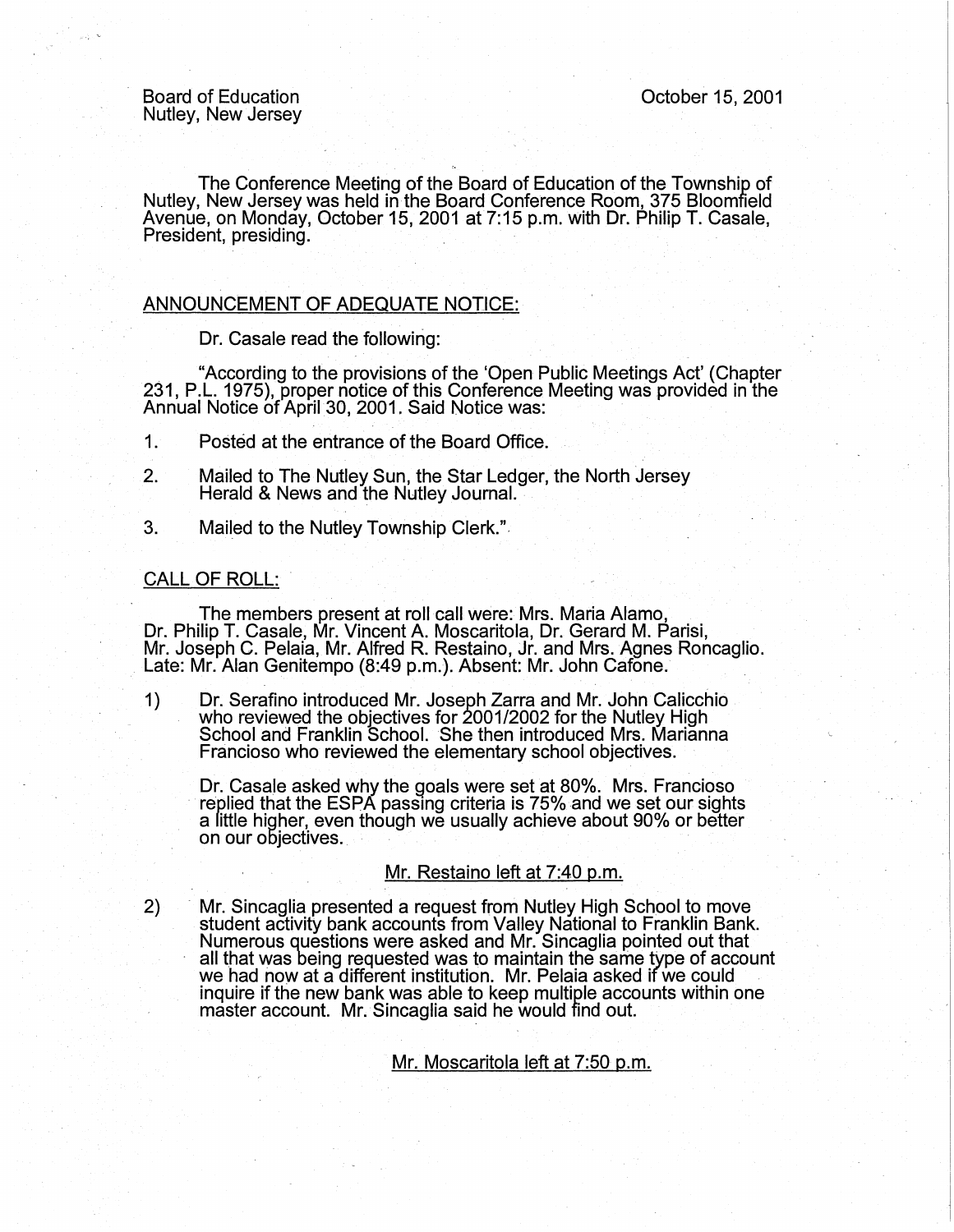- 3) Mrs. Alamo asked Mr. Sincaglia about whether or not the Board of Education should be approving minutes of the Conference meetings. Mr. Sincaglia noted that minutes are kept of all meetings and since no action can be taken at a Conference meeting, he did not feel that the Board needed to approve the minutes. There was a discussion about this matter in terms of the additional responsibilities that would be involved. Mr. Sincaglia said he would have to have additional clerical help to do this, if that was what the Board wanted. It was eventually agreed that Mr. Sincaglia would provide the Board with samples of conference minutes as he had done about a year ago, and then the Board could decide if any changes were warranted.
- 4) Mr. Pelaia indicated that the Athletic Committee would be proposing a JV hockey program this year at an estimated cost of \$8,167.

### Mr. Moscaritola returned 8:04 p.m.

Comments in support of this proposal were made by Mrs. Roncaglio and Mrs. Alamo. Mr. Sincaglia asked if there would be a greater contribution from the hockey parents or booster club to offset this new cost and Mr. Pelaia said that the contribution would remain at the \$7,500 amount established last year. Mr. Sincaglia remarked that the additional money for this program was not included in the current budget.  $\qquad \qquad$ 

#### Mr. Restaino returned 8:18 p.m.

- 5) Mrs. Roncaglio asked about the current policy and practice for athletic physicals and was told by Mr. Pelaia that the Athletic Committee was looking at this with our attorney and would be making a report soon.
- 6) Mr. Restaino suggested that since we have added two new boys' sports in recent years, we look at what new girls' sport could be added. He also reported that the Third Half Club wourd be voting this week to consider the inclusion of women among its membership.
- 7) Mr. Moscaritola asked what was the status of the video or phone system for the schools. Mr. Sincaglia said that he was meeting with Cablevision on October 23 concerning the phone system and hoped to get a proposal so the Board would be able to either go out for bid or budget funds for this item.

A question was raised about the automatic emergency phone system available from Hoffman LaRoche.

- 8) Dr. Casale said that the high school TV studio was having a difficult time in being able to broadcast events and that there were problems. Both Dr. Serafino and Mr. Sincaglia indicated that no one had brought anything to their attention regarding any problem, but noted that this matter would be investigated.
- 9) Dr. Casale also spoke about the lighting system in the high school auditorium and felt that we should get a proposal to upgrade or replace this system as soon as possible.